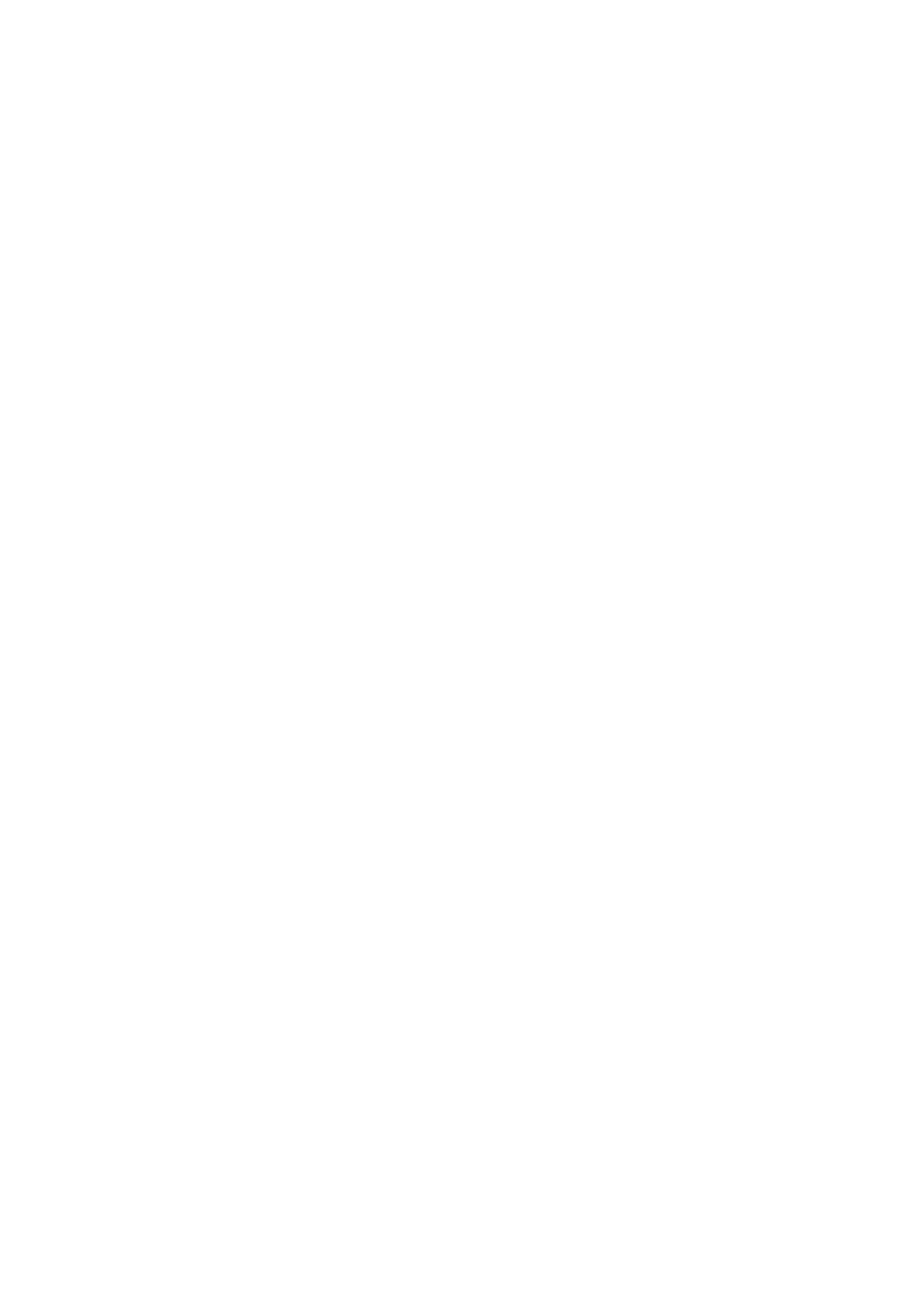#### **ISO International Organization for Standardization Organisation Internationale de Normalisation**

#### **ISO/IEC JTC 1/SC 2/WG 3**

# **ISO/IEC JTC 1/SC 2/WG <sup>3</sup>** *N*

| 10 September, 2000 |  |
|--------------------|--|
|--------------------|--|

|                      | Issues for the revision of ISO 2375 |  |
|----------------------|-------------------------------------|--|
| Source:              | Joan Aliprand and Edwin Hart (US)   |  |
| <b>Status:</b>       | <b>Expert contribution</b>          |  |
| Action:              | For the consideration of WG 3       |  |
| <b>Distribution:</b> | ISO/IEC JTC 1/SC 2/WG 3             |  |

In reviewing ISO/IEC CD 2375: 1999-11-05, we identified several issues that we believe that WG 3 needs to resolve before further editing of the second CD.

The issues are:

- 1. Who has ultimate authority over the content of a coded character set?
- 2. Who has the ultimate authority over the content of a mapping table accompanying a registration application?
- 3. Should the revision of ISO 2375 reflect the fastpath procedure used by the Registration Authority to register SC 2 standards?
- 4. At what stage in the standardization process should the Registration Authority be allowed to assign the 2375 escape sequence if the escape sequence needs to be included when the standard is first published?
- 5. Where do the code table layout templates belong: in the standard or in the *Practice of the Registration Authority*?
- 6. Are examples of an application for registration and a mapping table needed in the standard?
- 7. Is it necessary to keep the mapping tables consistent with the current version of ISO/IEC 10646 (including amendments)?
- 8. Should the Registration Authority be authorized to change registrations to correct errors without consulting the Sponsoring Authority and Owner of Origin?
- 9. Have the Registration Authority's comments in document SC 2 N 3381 been satifactorily accommotated?

To prepare for the second CD for 2375, we recommend that WG 3 consider first the document with the reorganized text, then this document (which reflects some National Body comments), and finally the consolidated list of National Body comments.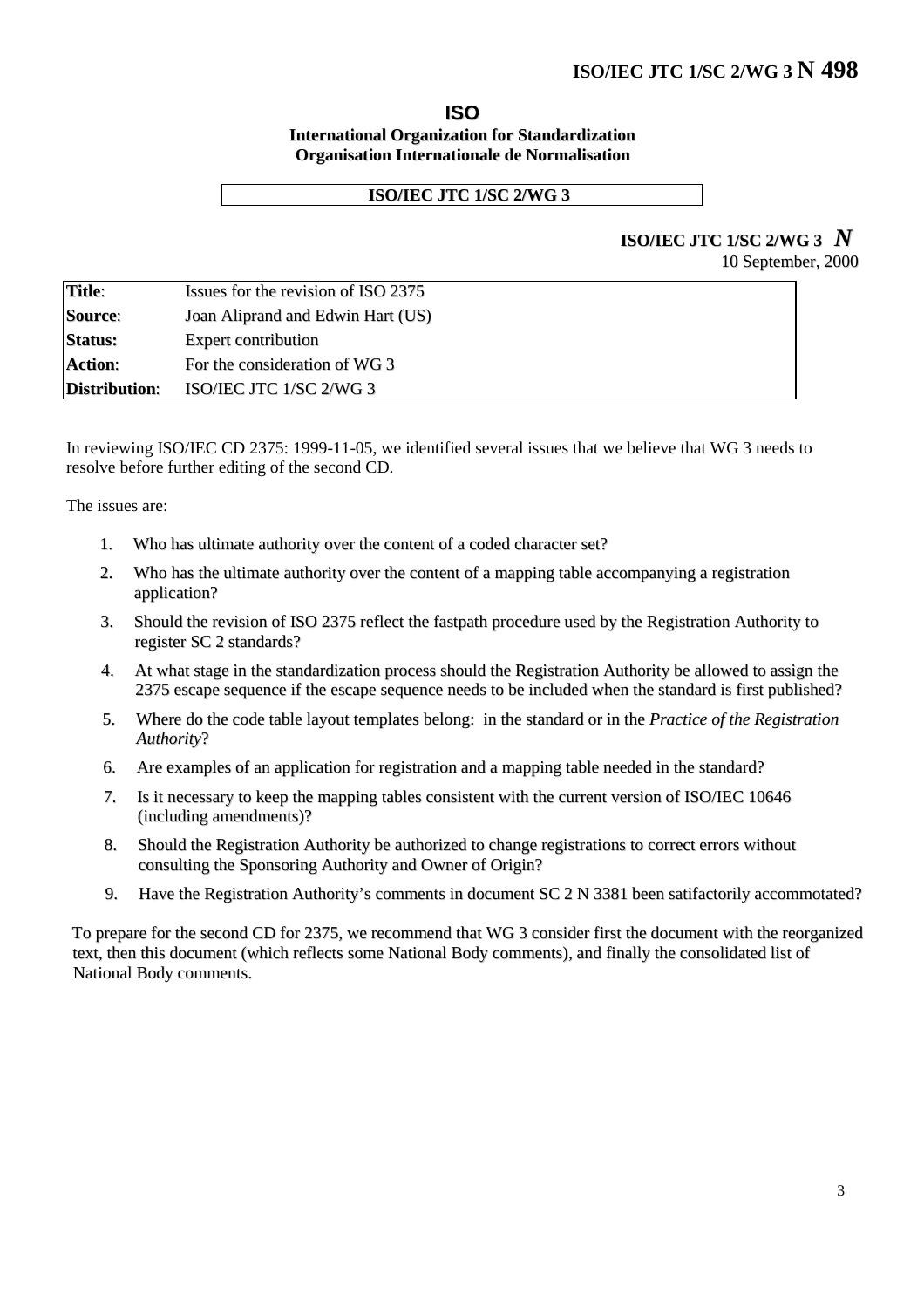### **1. Who has ultimate authority over the content of a coded character set?**

The *Committee Draft for the revision of ISO 2375* dated 1999-11-05 says that the Sponsoring Authority has ultimate authority over the content of a coded character set.

Clause 6.5 states:

The Sponsoring Authority is the owner and has ultimate authority over the content of its character sets.

and Note 2 to Clause 8.4 states:

The ultimate right of character identification and mapping, and the ownership of any registered coded character set remains with the Sponsoring Authority.

The statement that the Sponsoring Authority is the owner and has ultimate authority over the content of its character sets applies in only one case: when the Sponsoring Authority submits an application for registration for a coded character set which it developed. For example, the Japanese Industrial Standards Committee (JISC) recently sponsored two applications for registration (Nos. 228 and 229) for planes of Japanese Standard JIS X 0213:2000. JISC was both the Sponsoring Authority *and* the developer of the coded character set.

But who has authority over the content of a coded character set when the Sponsoring Authority and the set's developer are different?

Consider this actual example. The National Standards Authority of Ireland (NSAI) was the Sponsoring Authority for Application for Registration No. 225 (ISO/IEC JTC 1/SC 2 N 3138) for registration of a US standard, ANSI/NISO Z39.47:1993*, Extended Latin Alphabet Coded Character Set for Bibliographic Use*. The ANSIaccredited National Information Standards Organization (NISO), which developed the character set, requested the registration. Who now has authority over the content of this character set: the National Standards Authority of Ireland, or the National Information Standards Organization? Is there any doubt that NISO still retains authority over the content of ANSI/NISO Z39.47, and continues to be responsible for its periodic review and possible revision?

Ultimate authority over the content of a character set ("ownership") belongs not to the Sponsoring Authority but to the body that originated the coded character set. Sometimes, the body that originated a coded character also acts as the Sponsoring Authority, but this does not mean that a Sponsoring Authority has ultimate authority over the content of a coded character set.

A new clause, 8 *Owner of Origin*, in the reorganized text clarifies this:

8.1 The Owner of Origin is the organization or individual responsible for the development of a coded character set.

#### **8.2 The Owner of Origin has ultimate authority over the content of its coded character sets.**

#### *Recommendation*

- **1. Recognize that the Sponsoring Authority is not always the developer of the coded character set which it is sponsoring in an application for registration;**
- **2. Confirm the provisions of Clause 8 as stated above.**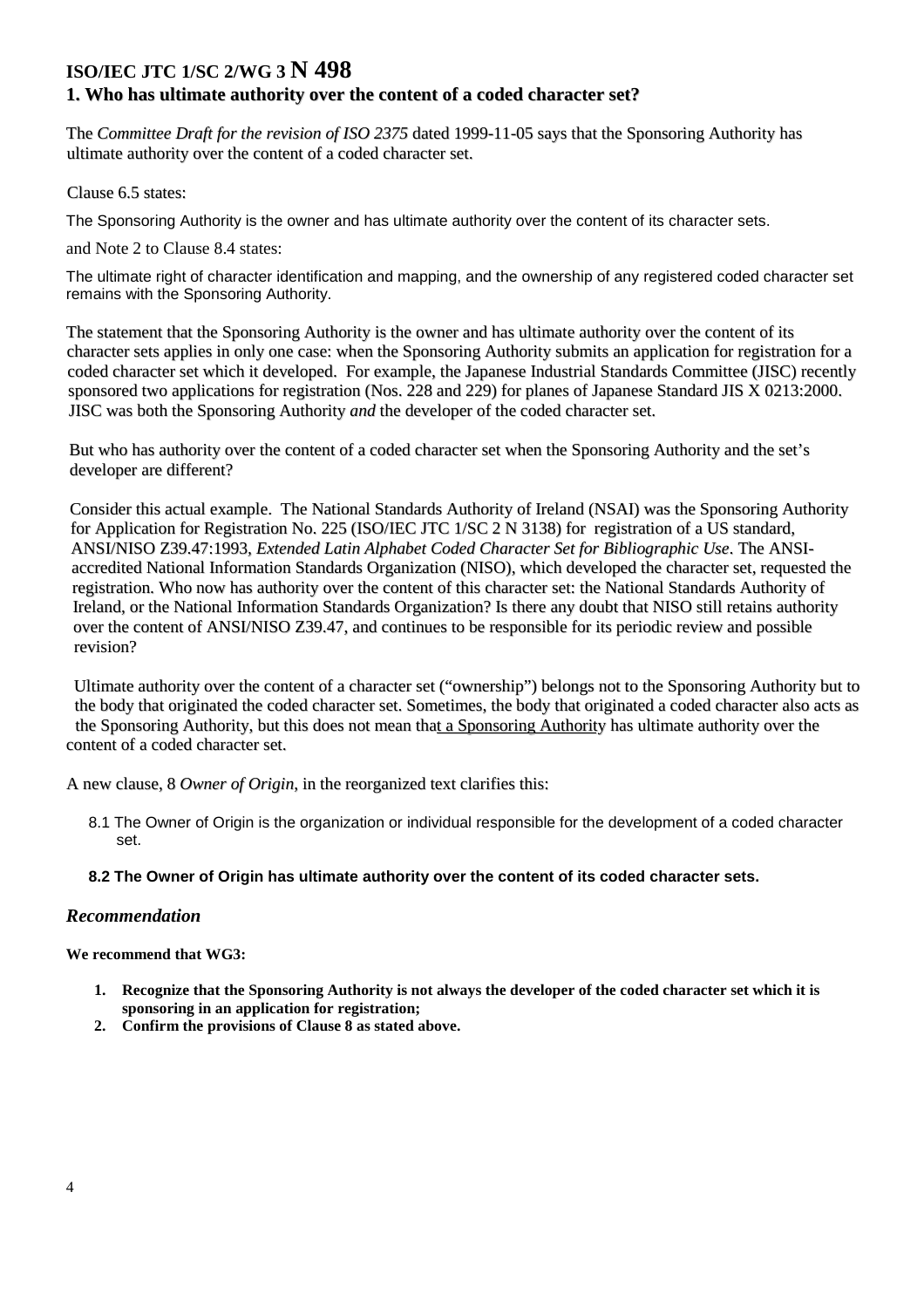## **2. Who has ultimate authority over the content of the mapping table accompanying a registration?**

The *Committee Draft for the revision of ISO 2375* dated 1999-11-05 says in the Note 2 to Clause 8.4:

The ultimate right of character identification and mapping, and the ownership of any registered coded character set remains with the Sponsoring Authority.

A Note is, by definition, informative, so there is not yet a normative statement on control of the content of the ISO/IEC 10646 mapping.

Note 2 to Clause 8.4 says three things:

- 1. The ultimate right of character identification remains with (belongs to) the Sponsoring Authority.
- 2. The ultimate right of mapping that is, the determination of ISO/IEC 10646 equivalents -- remains with the Sponsoring Authority.
- 3. Ownership of any registered coded character set remains with the Sponsoring Authority.

It has been shown in the discussion of the first issue that the third assertion—Ownership of any registered coded character set remains with the Sponsoring Authority—is only true when the Sponsoring Authority is also the developer of the coded character set, and that ultimate ownership of a coded character set, whether registered or not, belongs not to the Sponsoring Authority but to the developer of the coded character set, i.e., to the Owner of Origin. We will now examine the first two assertions of Note 2.

The remaining items of Note 2 reflect the essential requirements for mapping to ISO/IEC 10646:

- 1. to correctly identify the characters in the source set (the coded character set being registered); and,
- 2. to correctly identify the ISO/IEC 10646 equivalent for each character in the source set or to determine that there is no equivalent.

*Who has the ultimate right of character identification?*

Note 2 to Clause 8.4 says:

The ultimate right of character identification remains with (belongs to) the Sponsoring Authority.

Consider the case where the Sponsoring Authority and the Owner of Origin are different. As the developer and maintainer of a coded character set, the Owner of Origin may be assumed to have the best knowledge of its contents, and to be familiar with the sources used for the coded character set which may help to identify characters unequivocally. This will generally be the case. The statement that The ultimate right of character identification remains with the Sponsoring Authority is questionable

But will the Owner of Origin always be able to identify characters in older coded character sets unequivocally? If information on the development of older sets (either in working documents or from people responsible for their development) is not available, the Owner of Origin may not be able to supply authoritative information for certain characters.

*Who has the ultimate right to determine ISO/IEC 10646 equivalents?*

Note 2 to Clause 8.4 says:

The ultimate right of mapping – that is, the determination of ISO/IEC 10646 equivalents -- remains with the Sponsoring Authority.

If the Owner of Origin created the ISO/IEC 10646 mapping, there is no reason that the Sponsoring Authority should retain the ultimate right of mapping.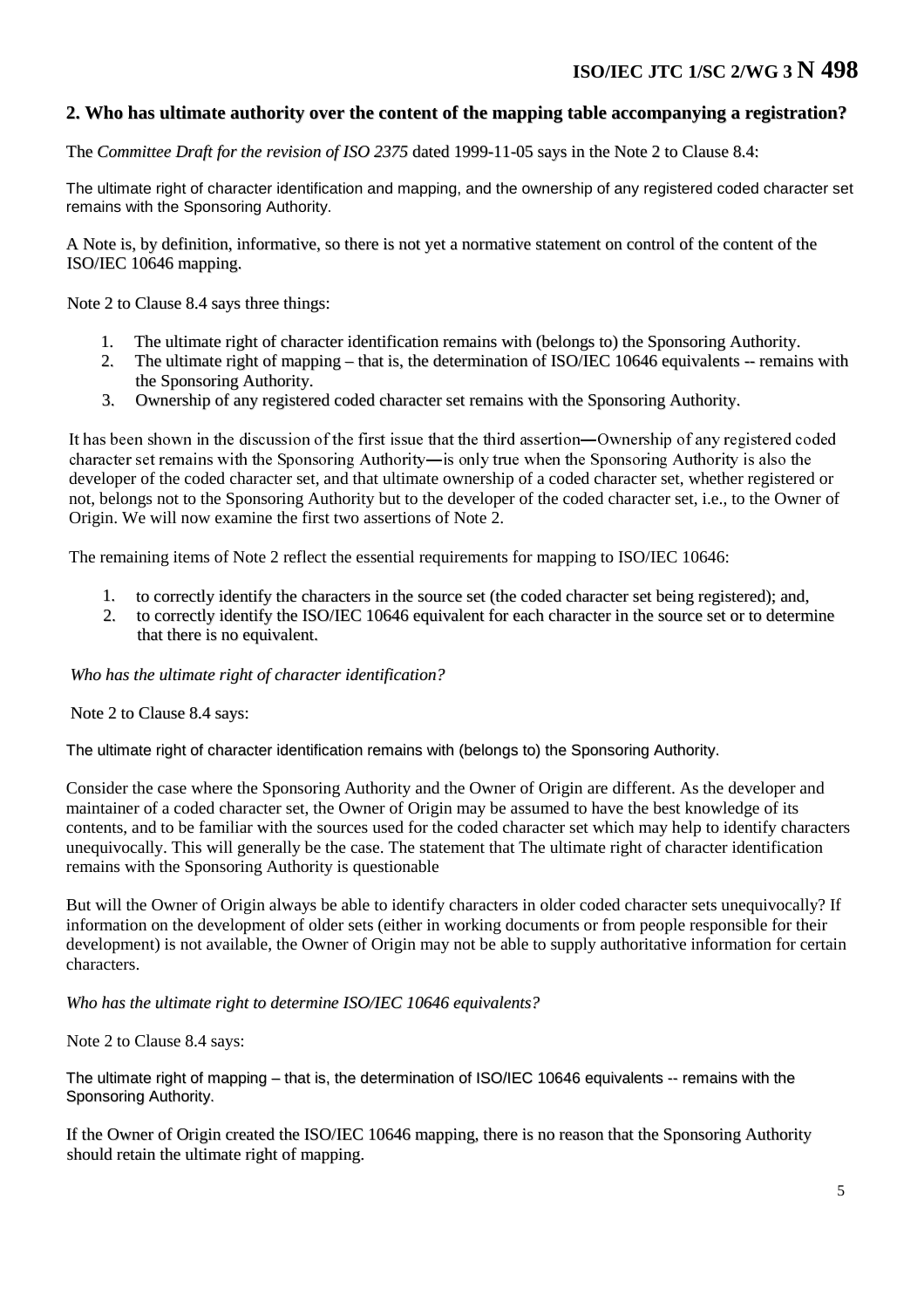However, retention of the ultimate right of mapping by any one organization may not always be appropriate, because this does not provide requirements for (1) error correction or (2) reporting of mapping alternatives.

• *Why are mapping tables being exempted from the consensus process?*

Over the years, members of WG3 have proposed new parts of ISO/IEC 8859. Does the national standards body that proposes a new part, and perhaps provides the initial draft, retain ultimate authority over the content of that part? The answer is no, because WG3 uses a consensus process to define the content of standards. Why then are the 2375 mapping tables being exempted from the consensus process that applies to all other aspects of WG3's work?

Although the development of WG3 standards requires a series of formal ballots, this is not envisioned for the mapping tables, since they are not standards. What *is* necessary is a procedure to reach consensus on the correctness of the proposed table: review of the proposal by experts, reporting of errors and/or problems, and resolution of issues.

• *Who is best qualified to do the mapping?*

Determining the appropriate ISO/IEC 10646 equivalents for the characters of the source set calls for a detailed knowledge of the content of ISO/IEC 10646. An Owner of Origin or Sponsoring Authority that actively participates in the work of SC2/WG2 will have the necessary knowledge. Not all Owners of Origin or Sponsoring Authorities will be members of SC2, let alone active participants in the work of SC2/WG2.

However, even when a Sponsoring Authority or Owner of Origin is very familiar with ISO/IEC 10646, the mapping for a particular character may be questionable or in error. NSAI, a P-member of SC2 and very active in the work of SC2/WG2, worked with TC46/SC4/WG1 on mappings that were included in applications for registration for TC46 character sets. The US, when it reviewed the applications, identified a number of errors and problematic mappings.

This is why mapping for a coded character set needs to be established by means of a consensus process, where no single participant has "ultimate authority" over the final mapping. No one person or body is best qualified to define the mapping. By applying the consensus methodology, expert knowledge is shared.

• *Who has ultimate authority over the ISO/IEC 10646 mapping?*

The Registration Authority's procedures for registration could be the model for the ISO/IEC 10646 mapping. The RA is authorized by JTC1 through SC2 to maintain the International Register for ISO 2375 and to manage the execution of the registration procedures. There is no question that the Registration Authority has ultimate authority over registration applications, unless over-ruled upon appeal.

Although the RA has ultimate authority over applications for registration, the RA does not operate in isolation. Applications are circulated to P-members of SC2 for review and comment. This process provides the RA with additional opinions on applications for registrations.

Mapping tables as optional adjuncts to applications for registration.

Since the Registration Authority has ultimate authority over the required parts of an application for registration, logic suggests that the Registration Authority should also be given ultimate authority over any mappings submitted with an application for registration.

Because mapping tables will be used in software, it is critical that errors be detected and corrected, or if there is no definitive "right answer", that alternatives be identified in the registration.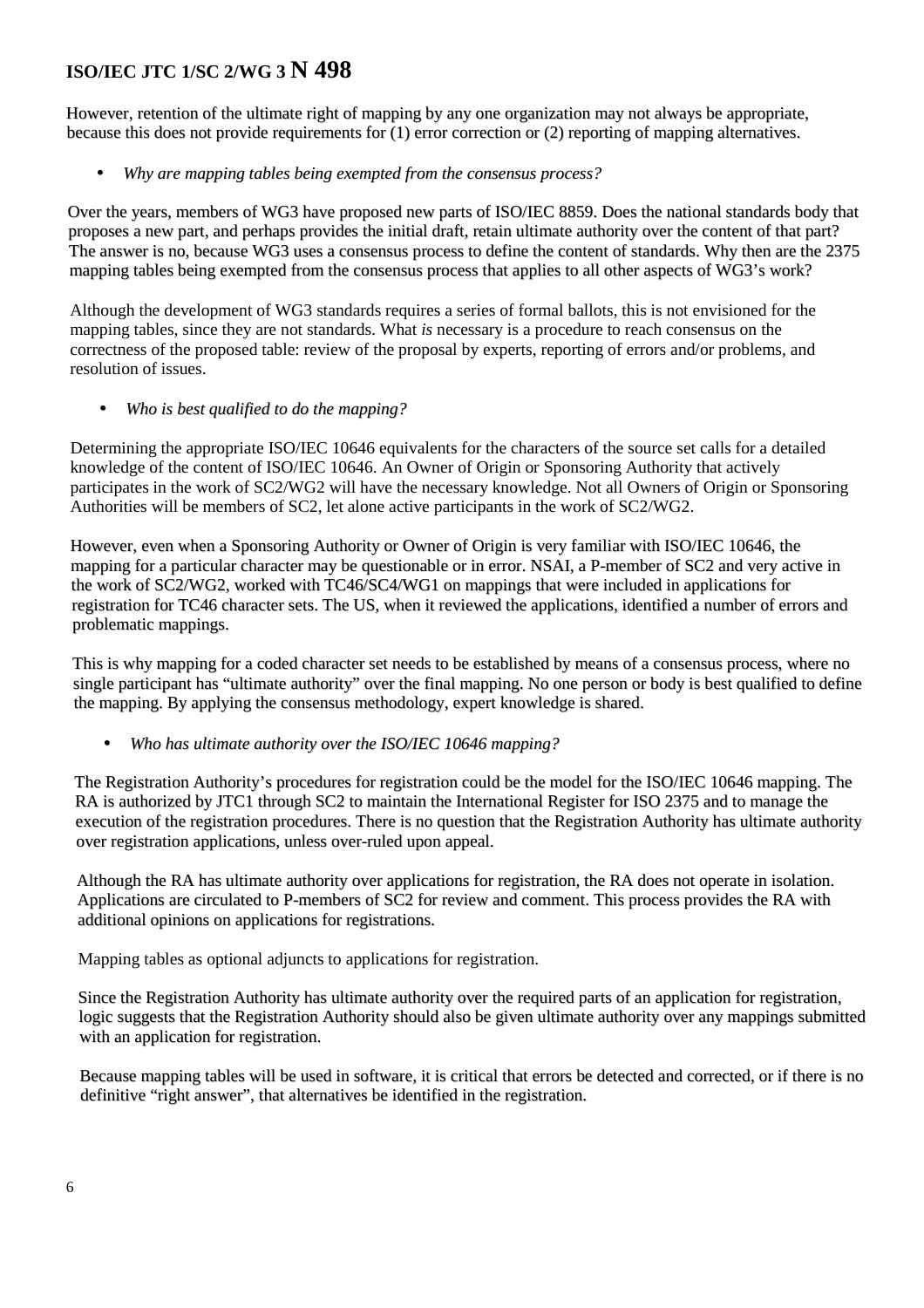The RA alone cannot be expected to review a mapping table. To facilitate processing, the RA-JAC will assist the RA in an initial examination of the ISO/IEC 10646 mapping. If any errors are found, the RA will request the Sponsoring Authority to correct them before the application for registration is circulated to P-members for review.

### *Recommendation*

- 1. Recognize that the Owner of Origin will normally be best qualified to identify characters in its character sets, but may not be able to do so in all circumstances.
- 2. Ensure that ISO/IEC 10646 mappings are developed by a consensus process.
- 3. Confirm that because the ISO/IEC 10646 mapping is part of an application for registration, the Registration Authority has ultimate authority over the mapping and ensure that the Registration Authority be allowed to supplement the mapping table provided in an application with additional mapping information.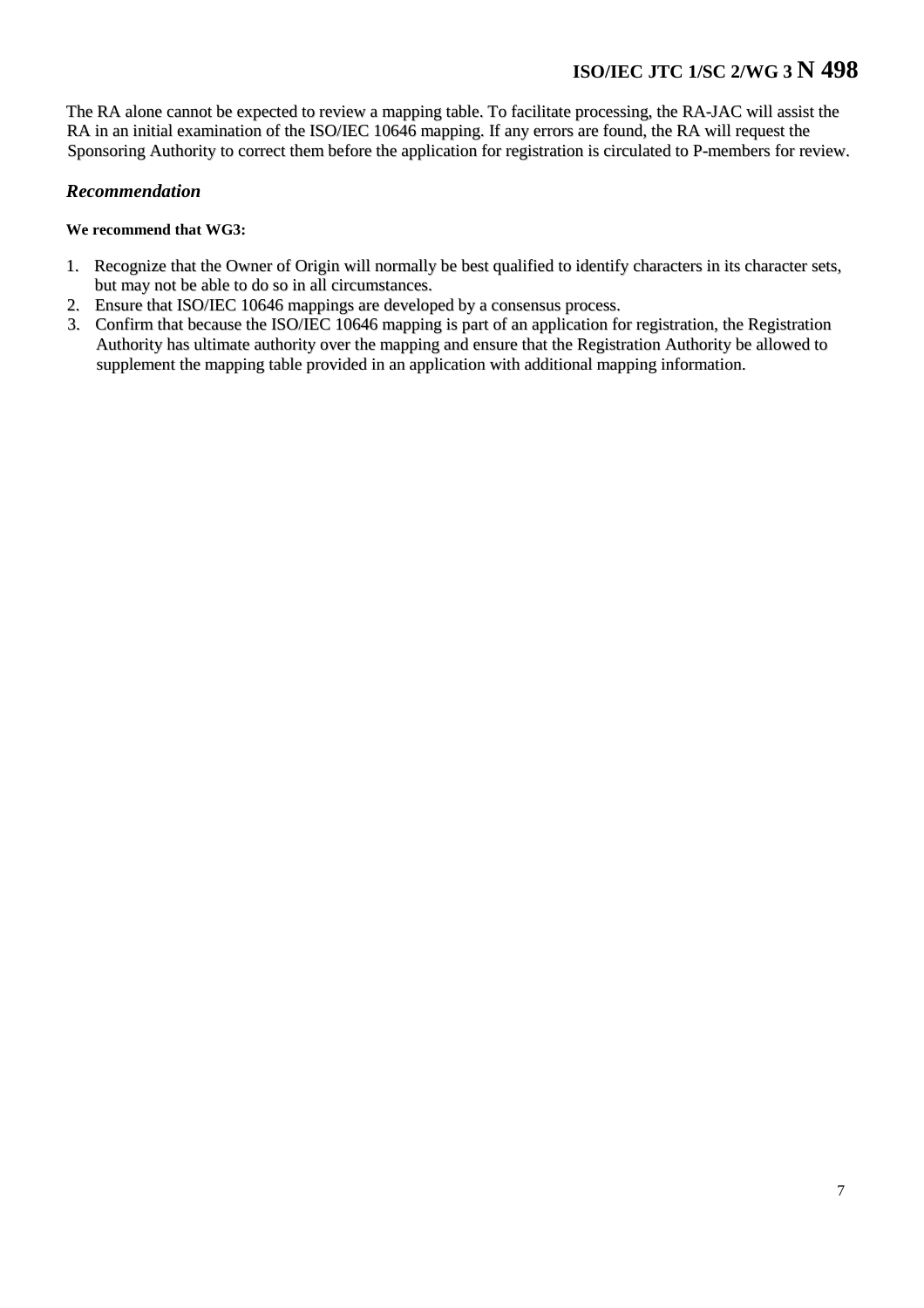## **3. Should the revision of ISO 2375 reflect the fastpath procedure used by the Registration Authority to register SC 2 standards?**

We propose that coded character sets developed by SC2 be explicitly exempted from the requirement that applications for registration be circulated to P-members for review and that the mapping to ISO/IEC 10646 not be subject to review of the RA-JAC.

ISO 2375-1985 (E) specifies in Clause 5 that one of responsibilities of the Registration Authority includes:

to circulate the proposals to the members of the coding sub-committee for a three month information and comment period;

The corresponding clause in the reorganized text is 13.7 (based on Clause 7.5 in the  $1<sup>st</sup>$ CD):

**1.** When an application for registration has passed the administrative and technical review, the Registration Authority shall circulate the application to the members of the subcommittee concerned with coded character sets for a three-month information and comment period.

Although coded character sets developed by SC2 have been registered, the applications for registrations do not appear to have been circulated for review in accordance with Clause 5(d) of ISO 2375-1985 which is currently in effect.

In addition the reorganized text has provisions for reviewing the mapping to 10646 in clause 13.5:

13.5 The Registration Authority shall circulate any registration application with a mapping to ISO/IEC 10646 first to the members of the RA-JAC for a technical review of not more than three months. Clause 14 specifies the review procedure.

Since P-members have reviewed SC2 coded character sets (and mapping to 10646) during the various stages of development and balloting, reviewing them yet again for 2375 registration should be unnecessary.

We propose the addition of an explicit exemption to Clause 13 for coded character sets developed entirely by the ISO/IEC JTC 1 subcommittee concerned with coded character sets (i.e., SC2).

- The exemption would include ISO/IEC 10646 and the parts of ISO/IEC 8859.
- The exemption would not apply to the coded character sets recently transferred to ISO/IEC JTC1/SC2 from ISO/TC46/SC4 because P-members of SC2 cannot be assumed to be familiar with these coded character sets yet.

### *Recommendation*

We recommend that WG3 consider the addition of a waiver to Clauses 13.5 and 13.7 of the reorganized text:

13.5 The Registration Authority shall circulate any registration application with a mapping to ISO/IEC 10646 first to the members of the RA-JAC for a technical review of not more than three months. Clause 14 specifies the review procedure. If the application is for a coded character set developed entirely by the subcommittee concerned with coded character sets, this requirement is waived.

13.7 When an application for registration has passed the administrative and technical review, the Registration Authority shall circulate the application to the members of the subcommittee concerned with coded character sets for a three-month information and comment period. If the application is for a coded character set developed entirely by the subcommittee concerned with coded character sets, this requirement is waived.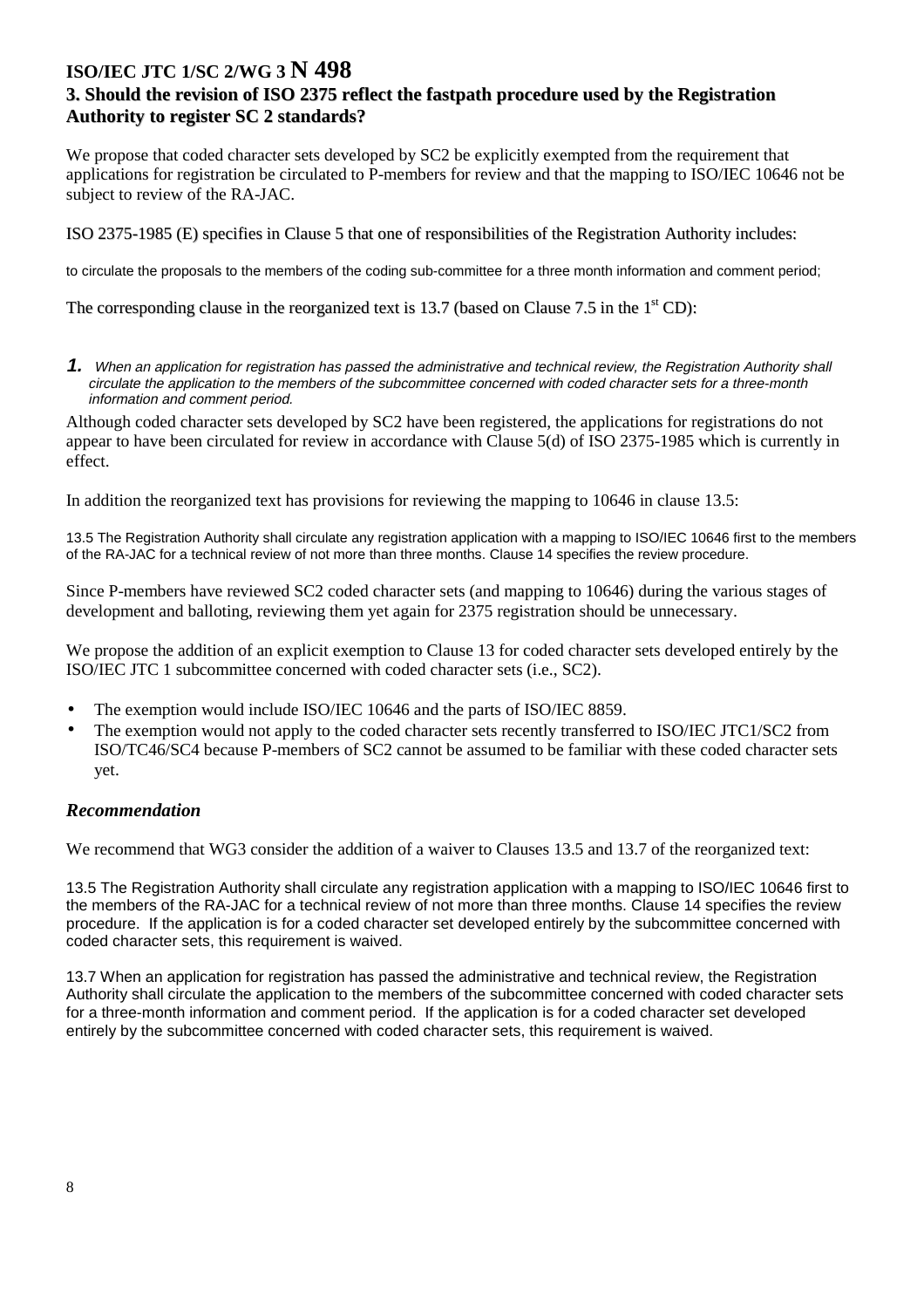### **4. At what stage in the standardization process should the Registration Authority be allowed to assign the 2375 escape sequence if the escape sequence needs to be included when the standard is first published?**

The concern is that a conflict exists: Current procedures require submission of a published standard in the application, but the publisher of a standard may wish to have the 2375 escape sequence in the standard when it is first published.

The reorganized text of *Committee Draft for the revision of ISO 2375* states in the Introduction:

Nevertheless, as a matter apart from registration the coded character set may, but need not, be the subject of an international, national, or other standard. When such a standard is prepared after the registration of an escape sequence, it would be appropriate to specify the escape sequence identifying the coded character set as part of the standard itself.

When a new coded character set standard is being prepared, this statement suggests that it may be possible to assign the identifying escape sequence to the new character set before completion of balloting and before its official publication. Is this "pre-registration" a desirable action?

Yet bullet two in clause 17.1 in the reorganized text (=clause B.2 in  $1<sup>st</sup>$  CD) implies that the Registration Authority cannot preregister a coded character set standard in anticipation of final approval:

No final character(s) shall be reserved for future registration applications.

SC2 had a good reason for this point: The purpose of registration is to unequivocally identify a particular coded character set. If changes to the coded character set were made after submission of the application for registration but before final publication, what has been registered would not be the same as the final publication. Therefore, the escape sequence would identify a slightly different coded character set. SC2 itself and NSBs with extensive experience in developing coded character sets understand the difficulties for data interchange that such an action would cause, and therefore would make sure the problem did not arise. However, it cannot be assumed that all Sponsoring Authorities will do so.

If WG3 accepts the recommendation for resolving issue 3 (fastpath for registering SC2 standards), then upon approval of a DIS or FDIS ballot, the Registration Authority can immediately register the coded character set and assign the escape sequence so that the escape sequence can be incorporated into the text submitted for publication. (The proposed procedure relies on the current ISO procedure that prohibits making technical changes (i.e., changing the code table or character names) to a DIS or FDIS document. Recall that SC2 standards include a clause to specify the escape sequence and the drafts include a statement to the effect that the escape sequence will be made available at the time of publication.)

For registering standards from organizations outside of ISO and IEC, one way to make the escape sequence available is to publish the escape sequence in an amendment to the standard. This requires no changes to the current registration procedures, and does not delay publication of the standard itself.

To publish the escape sequence as part of the text of a new standard, either (1) publication of the standard would need to be delayed until the RA-JAC and SC 2 member review is completed, or (2) the current procedures would need to be changed to allow registration processing to begin prior to completion of the approval process for the draft standard.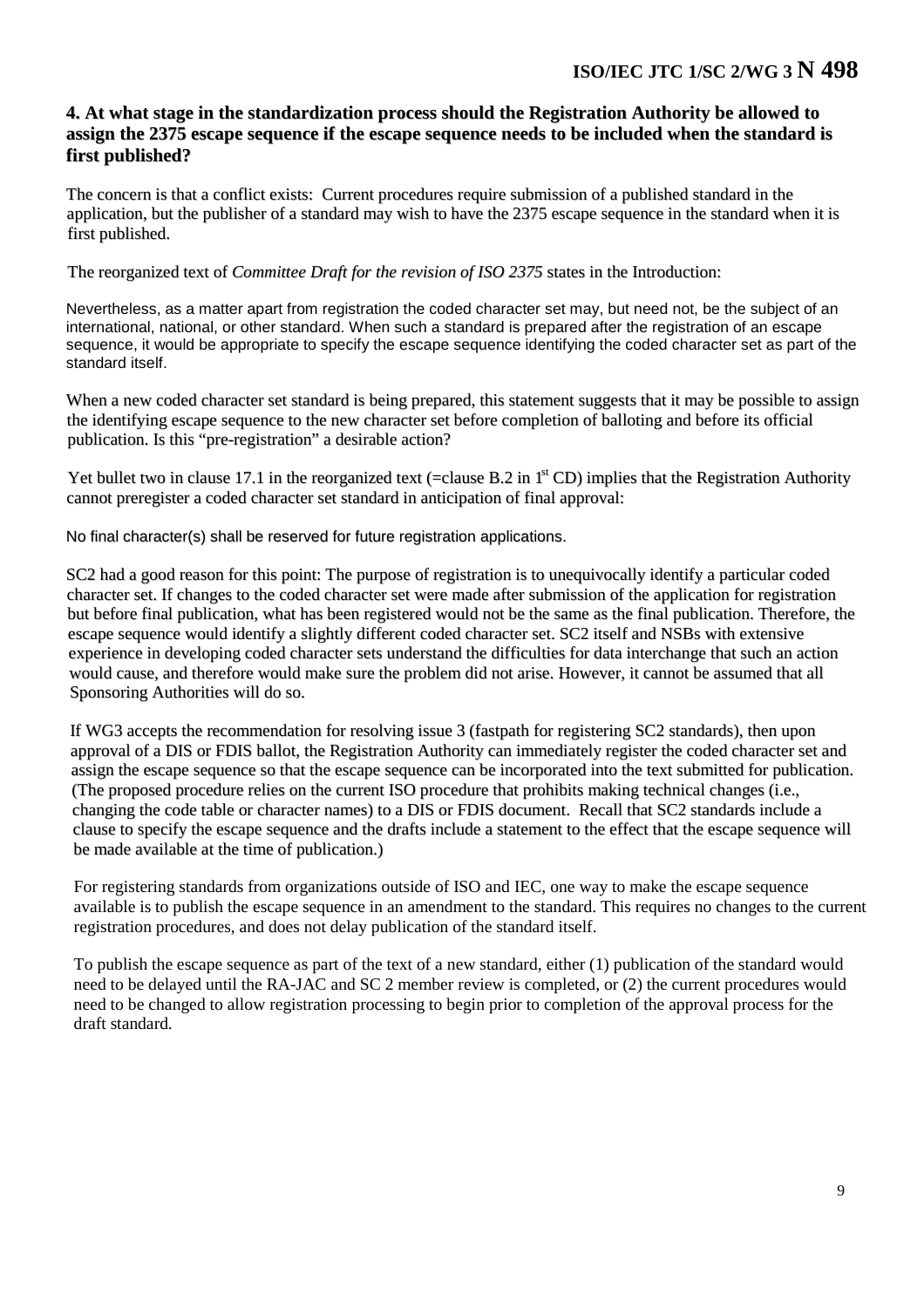### *Recommendation*

- **1. Waive the requirement for JTC1/SC2 to provide a published standard to register it, assign an escape sequence as soon as the standard is approved, and delay publishing the registration until ISO publishes the standard.**
- **2. Allow the Registration Authority to waiver to registration applications for standards developed outside of ISO and IEC and which use a standardization procedure similar to that used by ISO. Under these circumstances, the Registration Authority would accept an application containing the draft of the standard used for the final ballot, submit the application for review, and upon successful completion of the review and a successful ballot, assign an escape sequence, and update the register as soon as the published standard becomes available.**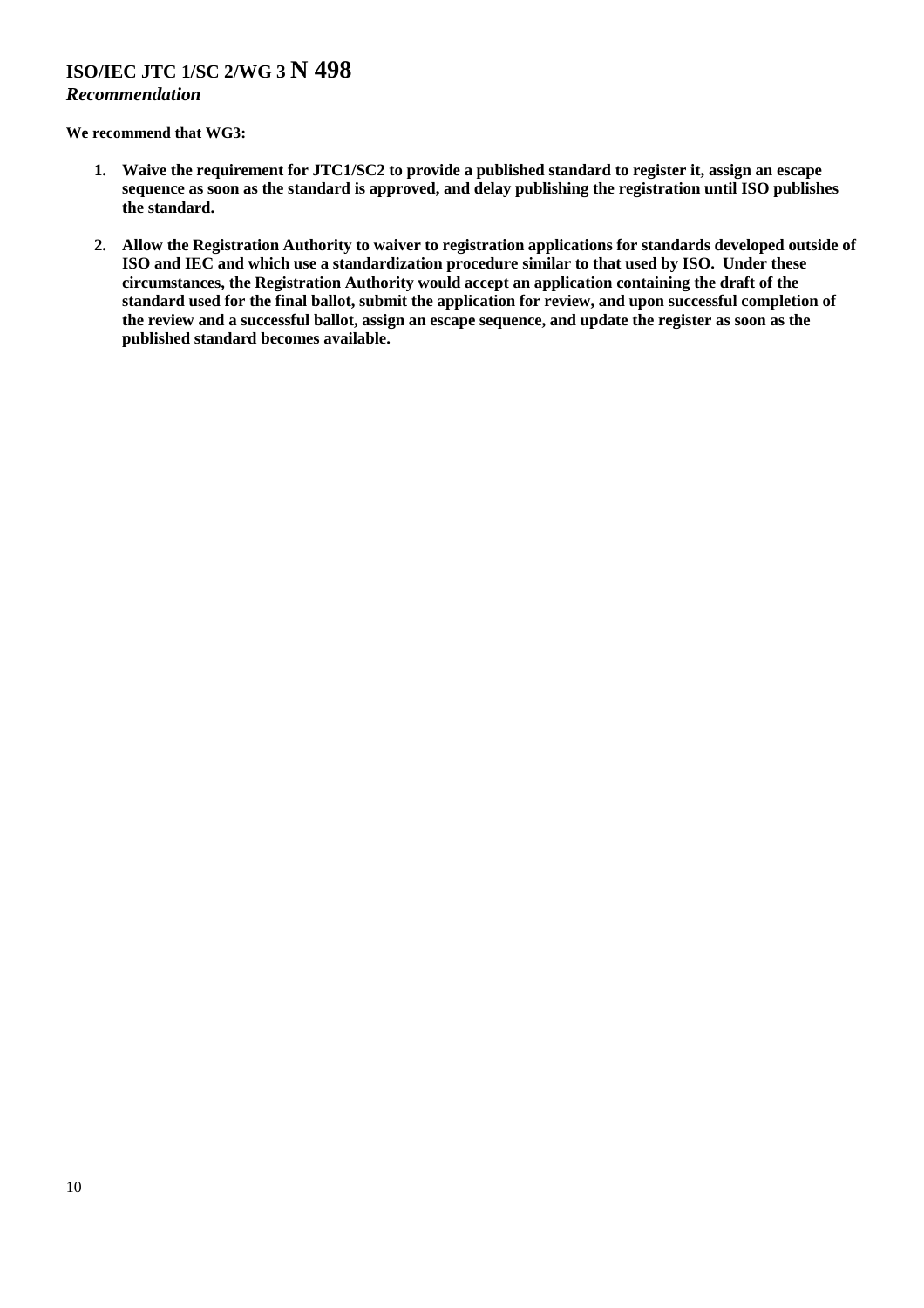## **5. Where do the code table layout templates belong: in the standard or in the** *Practice of the Registration Authority***?**

This addresses two topics:

- Are layout diagrams needed in the standard?
- Providing the most reliable character shapes and character names in the International Register

The Netherlands wrote in its comments on Annex E of the 1<sup>st</sup> CD (a set of diagrams showing the layout of code tables  $=$  Annex C of the reorganized text):

**Netherland's comment**. We object to the inclusion of Annex E (normative). This matter has its proper place in a document Practice of the Registration Authority".

There was no equivalent for Annex E in ISO 2375-1985. The diagrams appear in the *Practice of the Registration Authority for ISO 2375: 1985* (issued by ECMA, the RA at that time).

In the current reorganized text (based on the  $1<sup>st</sup>$ CD), layout diagrams are covered in two places. Clause 7.2.5 (= Clause A.3 in 1<sup>st</sup> CD) specifies the *Practice of the Registration Authority*. Layout diagrams also appear in Annex C  $($  = Annex E of 1<sup>st</sup> CD). The repertoire of layout diagrams in Annex C (normative) is more limited than the layout diagrams in the ECMA *Practice of the Registration Authority for ISO 2375: 1985* (http://www.itscj.ipsj.or.jp/ISO-IR/)*.*

The purpose for specifying layout charts is to facilitate comparison between registrations (Clause A.3 in ISO 2375- 1985 and in  $1^{st}$  CD Clause A.3 = Clause 7.2.5 in reorganized text). This is particularly important when the Registration Authority is determining whether a coded character set proposed for registration is identical to an already registered set (Clause B.1.6 in ISO 2375-1985 and in  $1<sup>st</sup>$  CD = Clause 15.2 in reorganized text).

The *Practice of the Registration Authority* is outdated and must be revised. This revision is particularly necessary so that this document will conform to the Registration Authority's recommendation in ISO/IEC JTC1 SC2 N 3381

Hexadecimal notation found in new ISO/lEC 8859 series is recommended for new registration

which was approved by SC2.

If the standard includes a normative Annex giving layout of code tables, the standard will have to be revised and balloted whenever SC 2 or the Registration Authority decides that a change to a layout is needed. This (a) delays the work of the RA and (b) entails unnecessary balloting by P-members and work for the SC2 Secretariat. This disadvantage more that offsets any advantage that having the layouts in the standard may have. It should not be necessary to repeat layout diagrams in the standard when they are already part of the *Practice of the Registration Authority*.

*Issue of Character Shapes and Character Names of the Origin*

Recommendation 2-b of the Registration Authority in ISO/IEC JTC1 SC2 N 3381 stated:

Character shapes and character names of the "ORIGIN" should not be changed.

When the layout in the coded character set standard proposed for registration corresponds to a layout specified in the *Practice of the Registration Authority*, the image published in the coded character set standard should be used in the International Register. (Clause 10.2.2.3 in the reorganized text addresses this.)

If the layout in the coded character set standard proposed for registration does not correspond to a layout specified in the *Practice of the Registration Authority*, the Registration Authority must decide whether the layout in the coded character set standard proposed for registration can be used in the International Register or must be redrawn. If a redrawing is required for the International Register, the Owner of Origin must certify that the character shapes and character names in the redrawing are accurate with respect to the coded character set as originally published.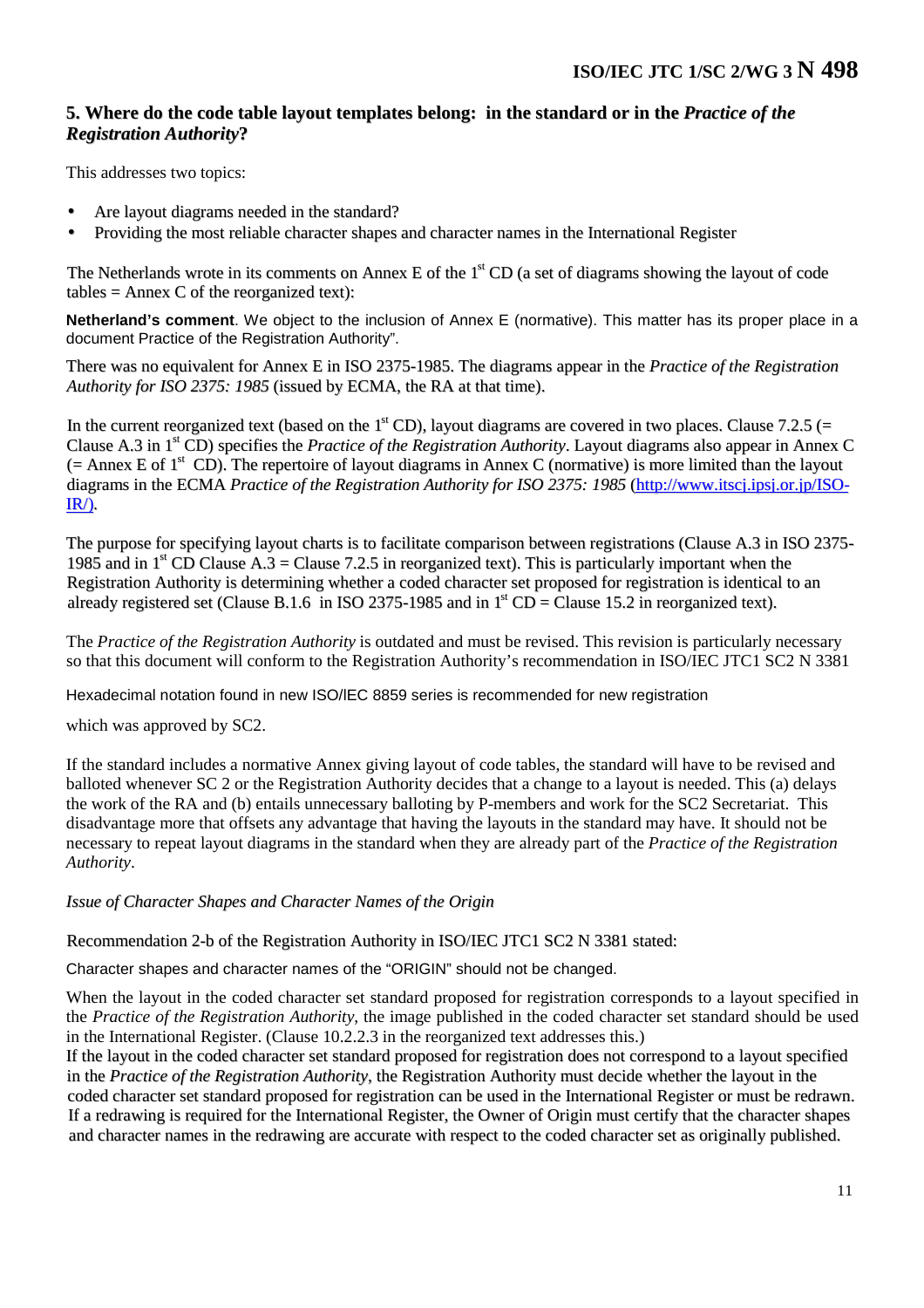Example of need for verification by Owner of Origin:

In Application for Registration No, 225 (ISO/IEC JTC1/SC2 N3138), three images in the redrawn code chart do not agree with the images in the coded character set standard as published (ANSI/NISO Z39-47-1993):

- 6/12 *Ligature right half* is misaligned. (ANSI/NISO Z39-47-1993 includes an example of use which shows correct alignment clearly)
- 7/7 *Left hoof* [This is a typo: the correct name is "left hook".] appears as comma-like diacritic in Application for Registration No, 225, but as a hook in ANSI/NISO Z39-47-1993
- 7/11 *Double tilde right half* is misaligned. (ANSI/NISO Z39-47-1993 includes an example of use which shows correct alignment clearly).

### *Recommendation*

- 1. Accommodate The Netherlands' comment by removing Annex C, "Layout of code tables";
- 2. Initiate revision of the *Practice of the Registration Authority* to incorporate the recommendations of Registration Authority which were approved by SC2 in ISO/IEC JTC1 SC2 N 3381.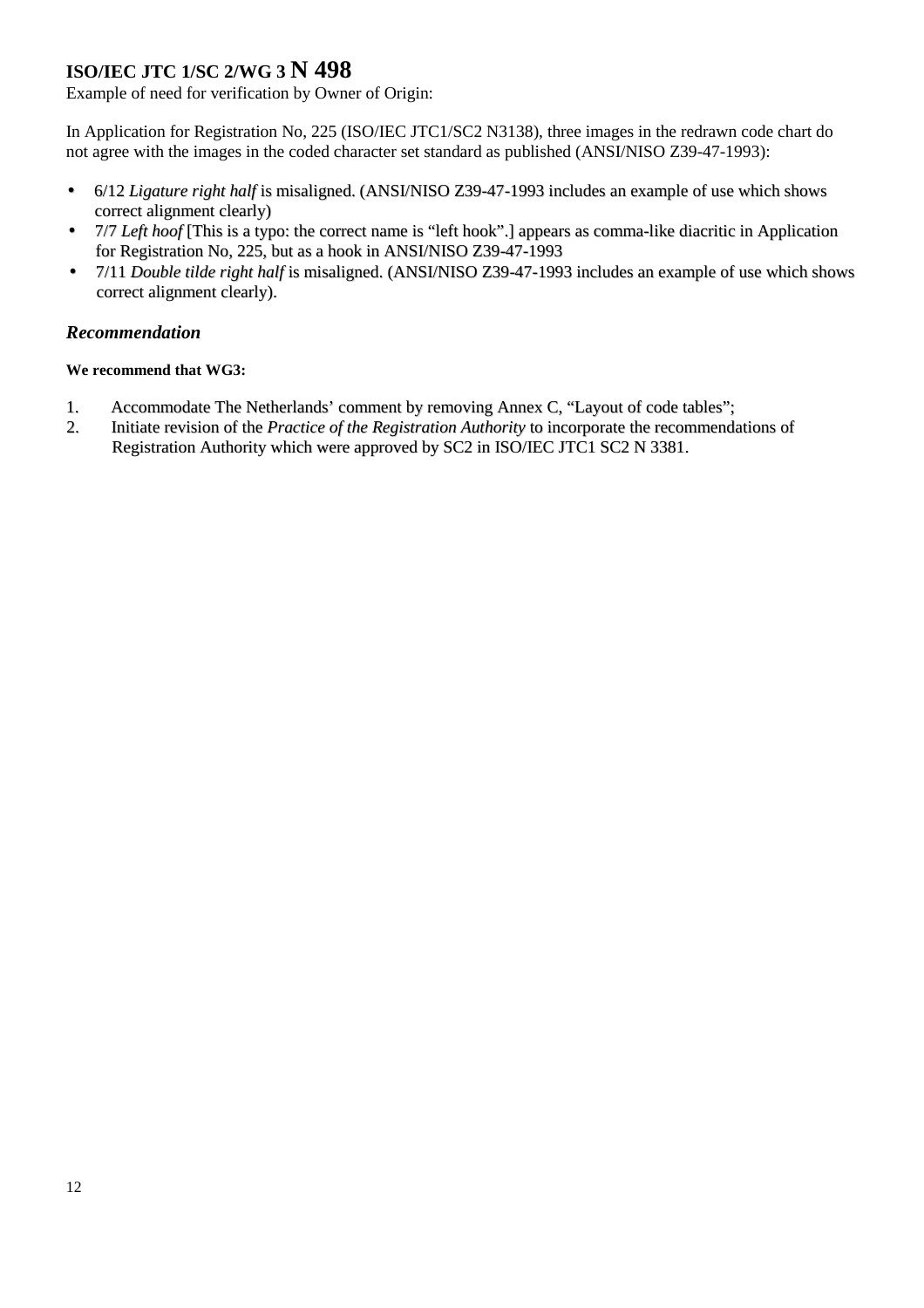### **6. Are examples of an application for registration and a mapping table needed in the standard?**

The problem with including a specific example of a registration is that there are many different types of character sets but only one particular type is shown in the example. This will confuse users of the standard. Either a complete set of examples should be provided or none. Since the Registration Authority's Web site holds approved registrations and it is accessible by type of character set, the annex showing an example of an application for registration is superfluous. (We also note that Annex G in the 1<sup>st</sup> CD shows a spurious example. Japan, in its comments (J-12 on Annex G), recommended use of a "proven example".)

If the annex showing an example of a registration were removed, the example of a mapping table (Annex E in the reorganized text) should also be removed. Annex E was included in the reorganized text for a parallel example with Annex D, "Example registration", and to give an idea of the content and arrangement of a mapping table.

The primary form of the mapping table (Clause A.4.3 in the reorganized text) is machine-readable data. Full requirements for content and layout of a mapping table file should be specified separately in the *Practice of the Registration Authority*, not as part of the standard. A printed example of the contents of a machine-readable file in the standard is not needed.

#### *Recommendation*

- 1. Remove Annex D, "Example registration", because numerous approved registrations can be examined on the Registration Authority's web site;
- 2. Remove Annex E, "Example of mapping table", because mapping tables are specified to be machinereadable files. Actual files will eventually be available for examination.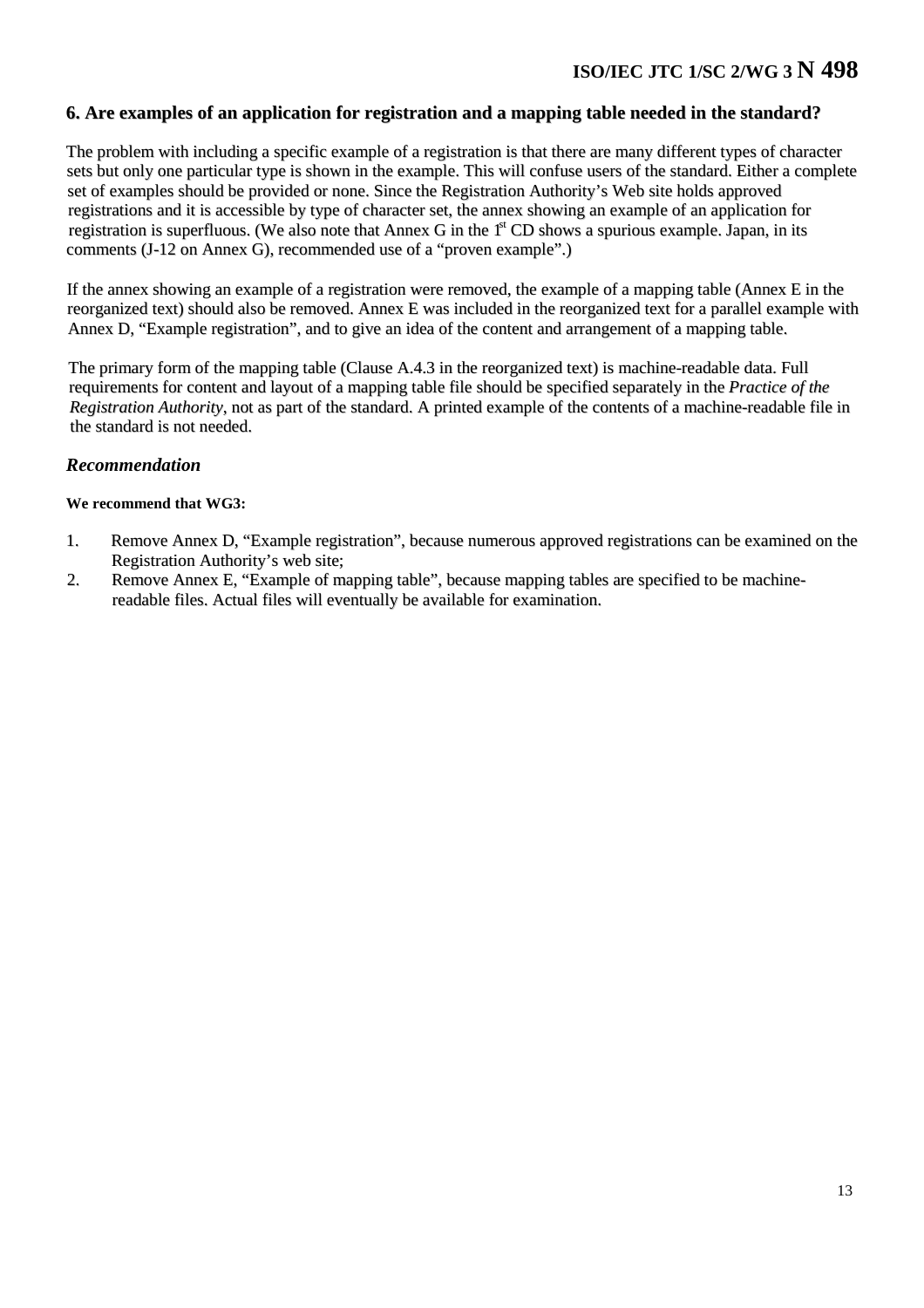### **7. Is it necessary to keep the mapping tables consistent with the current version of ISO/IEC 10646 (including amendments)?**

#### **Clause A.4.2 states:**

The mapping shall identify the applicable part and edition of ISO/IEC 10646 plus any amendments and corrigenda on which the mapping is based.

There is no guarantee that there will be an ISO/IEC 10646 equivalent for every character in the coded character set being registered. However, there may be characters in the coded character set which are suitable candidates for addition to ISO/IEC 10646.

Example: When the mapping to ISO/IEC 10646 equivalents for characters for the ISO/TC 46 coded character sets were prepared, characters that did not exist in ISO/IEC 10646 were identified. Subsequently, some of these characters were added to ISO/IEC 10646 in Amendment 30.

If the applications for registrations for ISO/TC 46 coded character sets had been processed immediately, the accompanying mappings would have lacked mappings for characters that we later added to ISO/IEC 10646 with Amendment 30. That is, the mapping tables available for these character sets in the International Registry would have been out-of-date once Amendment 30 to ISO/IEC 10646 was approved.

Should there to be a process to ensure that mappings available through the International Register will be kept current with the latest version of ISO/IEC 10646?

If a mapping is not up-to-date, the users of a particular registration (i.e., programmers) may create unofficial mappings. This will create confusion in the interchange of data.

### *Recommendation*

- 1. Consider the implications of having out-of-date mappings to ISO/IEC 10646 equivalents available for general use.
- 2. If appropriate, develop procedures to ensure that the mappings that include characters for which mappings to ISO/IEC 10646 equivalents do not exist are re-examined whenever new characters are added to ISO/IEC 10646.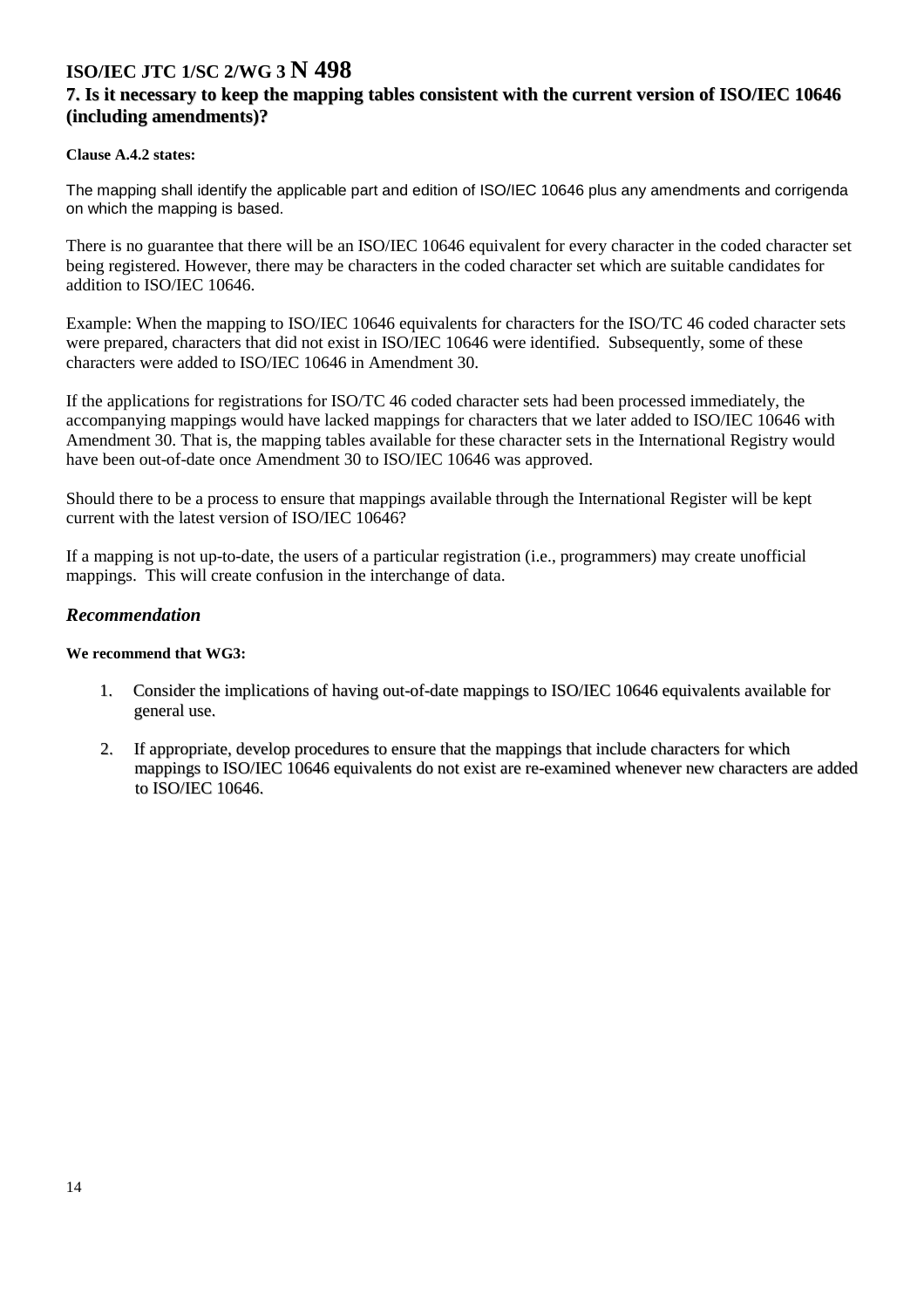## **8. Should the Registration Authority be authorized to change registrations to correct errors without consulting the Sponsoring Authority and Owner of Origin?**

This issue reflects the comment from Sweden on Clause 10.1 of the  $1<sup>st</sup>$  CD.

Clause 10.1 of the  $1<sup>st</sup>$  CD states:

## **2.** The Registration Authority shall correct material errors, for example typographical errors and glyph errors, as soon as detected.

The precursor for Clause 10.1 of the 1st CD was Clause 7.1 in ISO 2375-1985, which states:

**3.** Material errors, for example typographical errors, drawing errors, shall be corrected by the Registration Authority as soon as detected.

The corresponding Clause 18.1 in the reorganized text now states:

**4.** The Registration Authority in conjunction with the Sponsoring Authority shall correct material errors, for example typographical errors and errors in the character shapes (glyphs), as soon as detected.

Sweden commented:

**Subclause 10.1**: The Registration Authority should not be authorized to introduce "corrections" to registered character sets, particularly not to its glyphs, unless first consulting the Sponsoring Authority.

Clause 7.1 in ISO 2375-1985 may be based on the fact that, in 1985, ECMA was both the Registration Authority for ISO 2375 and the agency which provided the layout diagrams for the International Register. Clause 7.1 appears to confuse the two functions for which ECMA was responsible.

When the Sponsoring Authority is not the Owner of Origin, the Sponsoring Authority may be unable to provide authoritative information about the original character shapes and character names that the Registration Authority requires to make corrections. Therefore, the Owner of Origin rather than the Sponsoring Authority must be consulted when corrections to an approved registration are needed. (Note that when an agency specified in Clause 10.1.1 of the reorganized text proposes registration of one of its own standards, the agency functions as both the Owner of Origin and the Sponsoring Authority.)

## *Recommendation*

- Modify Clause 18.1 to require consultation with both the Owner of Origin and the Sponsoring Authority rather than only the Sponsoring Authority.
- **5.** The Registration Authority in consultation with the Sponsoring Authority and Owner of Origin shall correct material errors, for example typographical errors and errors in the character shapes (glyphs), as soon as detected.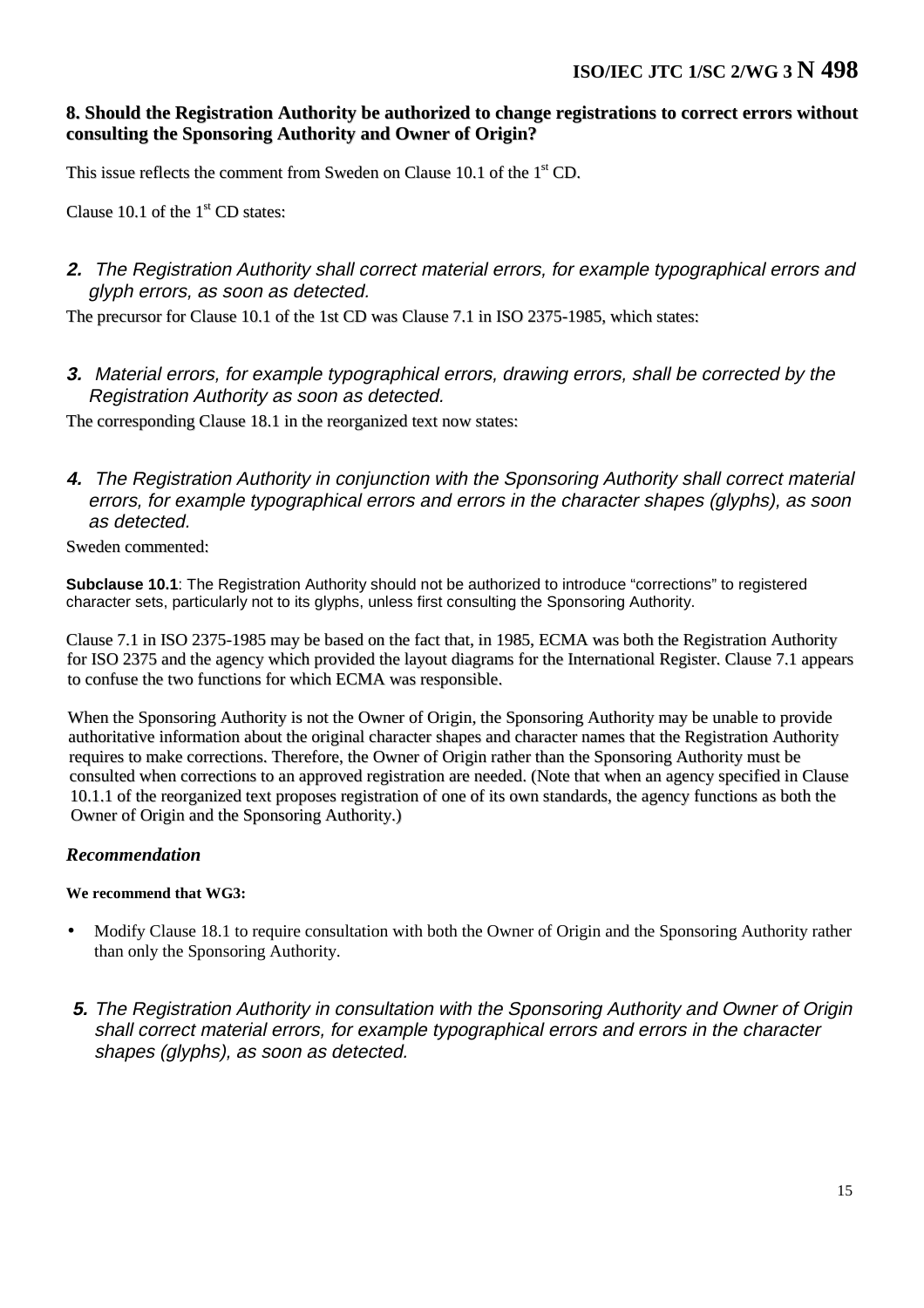### **9. Have the Registration Authority's comments in document SC 2 N 3381 been satifactorily accommotated?**

ISO/IEC JTC1 SC2 N 3381 dated 1999-09-01 describes concerns of the Registration Authority. The text of that document is included here with embedded responses.

ISO Coded Character Set Registration Authority Report (revised)

#### IPSJ/ITSCJ -Japan

ISO 2375 registration authority (IPSJ/ITSCJ) presented ISO Coded Character Set Registration Authority Report (SC2 N3290) in #9-SC2 (at Fukuoka Japan March 16/17 1999).

The proposal was accepted as Resolution M09.04 with modification. The resolution also asked the Registration authority to revise the document per the modification and circulate it within the SC2.

This document is the revised N3290 according to the resolution M09.04.

Recently, many registration requests have been submitted to ISO Coded Character Set Registration Authority (the RA) and many comments on registration requests from National Bodies have also been submitted. In this report, the RA, IPSJ/ITSCJ, tries to clarify registration principles of ISO 2375 for disposition of registrations and comments.

- 1. Registration procedure of international registry of coded character sets known as ISO-IR is defined by the international standards ISO 2375, thus is only governed by ISO 2375. ISO 2375 only allow registrations of coded character sets that are conformance to ISO/IEC2022, ISO/IEC 646, and ISO/IEC 4873 and those coded character sets described as Independent Character Set in ISO 2375.
- 2. Contents of the registration basically follows long used ECMA Practice of Registration Authority for ISO 2375. However, the following changes are required.
	- a. Copy of the reference material should be provided.

ISO-IR basically assumes that coded character sets are versions of ISO/IEC 646 and thus assumes national standards. However, recent registration requests are not only national standards but are from many other sources. The "ORIGIN" column should be modified, If registration "ORIGIN" is ISO standard, reference number is sufficient, but if it is not ISO or ISO/IEC standard, the RA requests the ISO-IR submitter to provide a copy of the reference material itself.

#### *Response*

"Copy not required for ISO standard": ACCOMODATED (Clause 12.1.2 in reorganized text).

"Copy of reference material itself" for other character sets: ACCOMMODATED. (Clause 12.1.2 in reorganized text.)

b. Character shapes and character names of the "ORIGIN" should not be changed.

When an entity submits the registration request to RA for ISO-IR, original character shapes and character names found in the reference should be maintained. If original reference does not have character names, only the owner of the reference or original developer of the reference can assign them.

#### *Response*

Requirement for original shapes: ACCOMMODATED when a copy of the reference material is provided or is available from ISO.